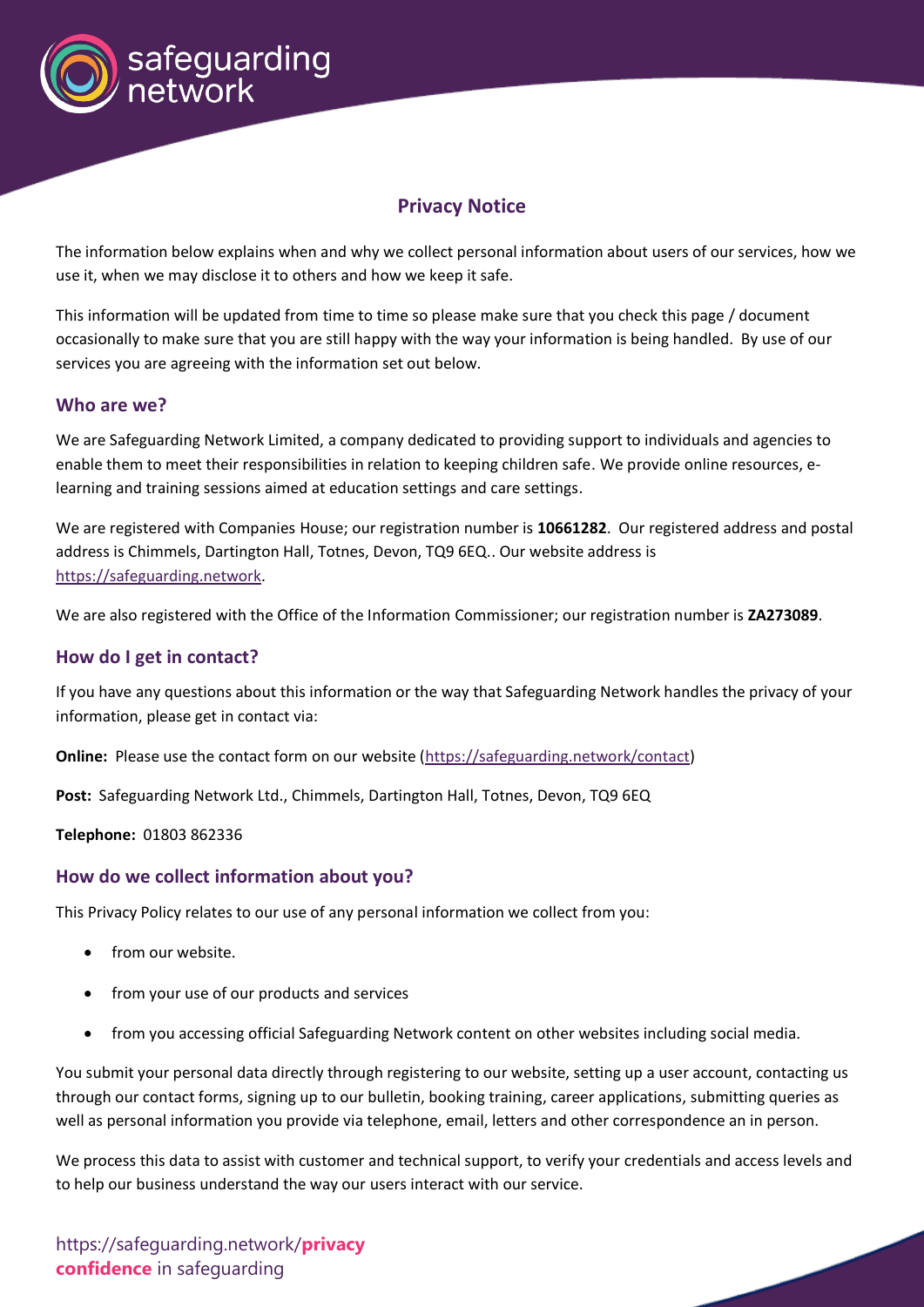We also may collect data from the following third-party data sources (provided such collection and use is in accordance with data protection laws):

- Any publicly available social media sources that may help us understand our audience and what products you might be interested in (e.g., Facebook, Twitter, etc).
- Our third-party service providers (e.g., our Marketing Company Bee Digital).
- Other subscribers to our services (i.e., through our 'invite a colleague' referral function or other individuals at your school).
- Third party list providers, such as organisations hosting training sessions on our behalf.

## **What type of information is collected about you?**

The types of this direct information we collect about you may include;

- Your name and job title.
- Your user name.
- Your email addresses.
- Your postal address.
- Telephone or mobile numbers.
- Your marketing preferences.
- Your user generated content.
- Your billing details.
- Your school(s) / academies / trust at which you are registered as a user.
- Your career experience (CV/Resume)
- Other information we receive from your organisation.
- We may also process your training records.

In addition, Safeguarding Network may receive and process technical data about you through:

- The information we get from your day to day use of the site (for example frequency of visits, how long you spend on each page and the content you view, interact with, download and upload).
- Your IP address (which is a number that can uniquely identify a specific computer or other network device on the internet) and other unique online identifiers such as Google Advertising IDs.
- Your browser type.
- Your device's operating requirements and its settings and permissions.
- Your location.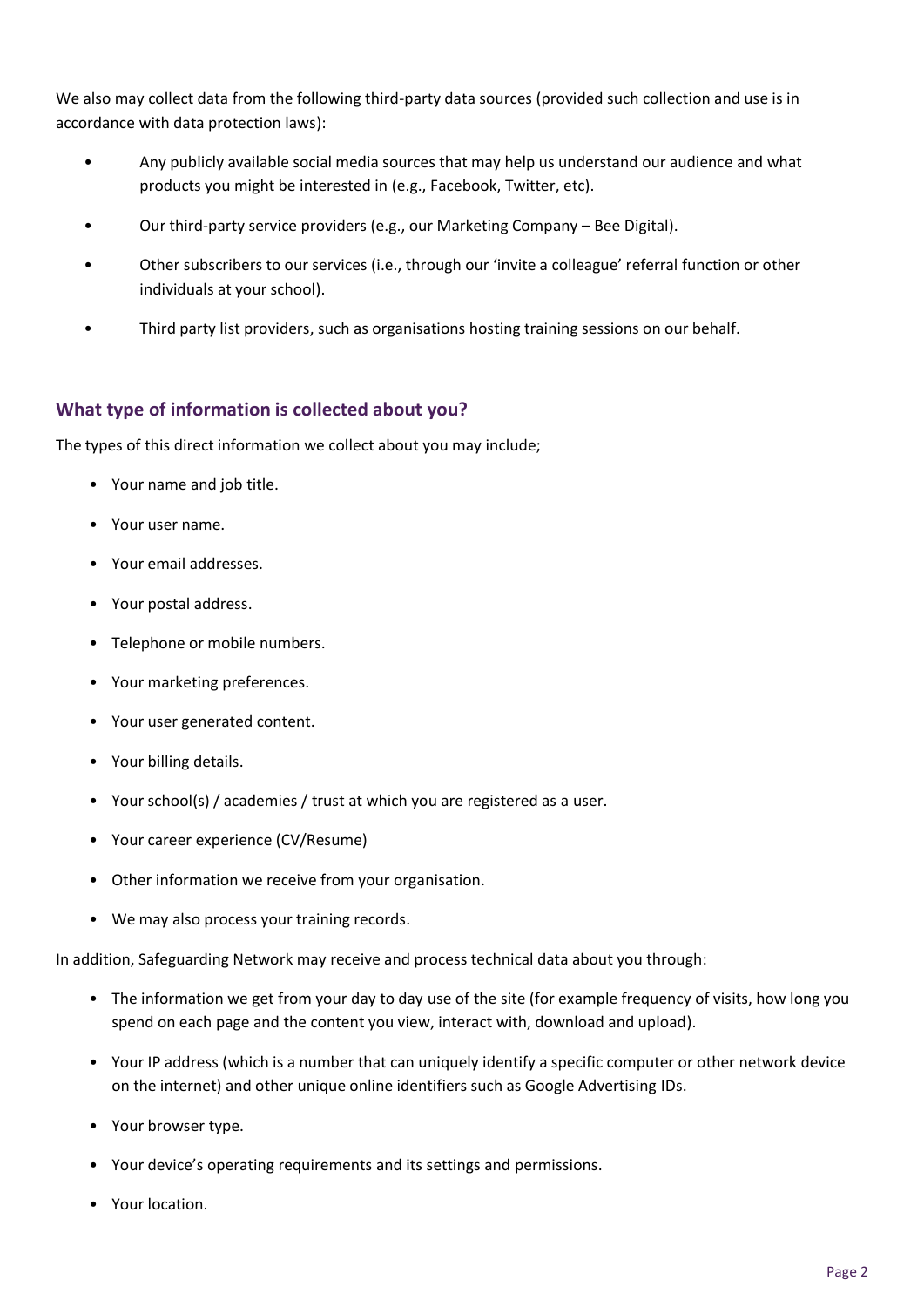#### *For example:*

Where you submit information by forms such as through completing audits, surveys or using our contact form, this information is stored on our servers.

If you contribute to our forums, then we will keep a record of your contributions and information about when you made your contribution and details such as the IP address you were using at the time.

We do not collect any information that is classed as sensitive by the Information Commissioner (a list of which can be found at [https://ico.org.uk/for-organisations/guide-to-the-general-data-protection-regulation-gdpr/lawful-basis](https://ico.org.uk/for-organisations/guide-to-the-general-data-protection-regulation-gdpr/lawful-basis-for-processing/special-category-data/)[for-processing/special-category-data/\)](https://ico.org.uk/for-organisations/guide-to-the-general-data-protection-regulation-gdpr/lawful-basis-for-processing/special-category-data/).

Where you complete any online learning, data is stored in our Learning Management System (LMS). Data within the LMS is used to confirm course completion and allow us to understand if there are certain areas which are causing problems for users. This information is stored on our servers.

### **How is your information used?**

We may use your information to:

- Provide you with learning materials and associated resources.
- Process any purchases that you have made.
- Meet our obligations as a result of contracts entered into between you or your organisation and us.
- Seek your views and comments on our services.
- Make you aware of changes to our services.
- Send information to you that you have requested and identified may be of interest to you this may include updates and advertising of our services.
- To allow Safeguarding Network to undertake analysis of who is using our services.
- To reduce the potential for spam on our network.
- For business intelligence to better understand our members and their locations so that we can personalise content, use analytical tools, improve online navigation and for product and service improvement.
- To ensure the technical security and business continuity of our site.
- Fulfil our legal rights and complying with our legal obligations.
- To ensure we are charging you correctly for services you are receiving.

By using Safeguarding Network to meet your learning needs you are acknowledging that your data will be processed as set out above in order to provide you with the services you have signed up to. You do however retain the right to control how Safeguarding Network use your information in relation to contacting you as set out below.

### **How long do we keep your information for?**

Safeguarding Network will store your personal information for a period of up to three years after the date that your account is last updated or accessed (whichever is later). This length of time has been chosen as any learning that you have completed through our services will then require updating. Where possible we will contact you prior to deleting your account and associated information providing you with the choice about whether you wish Safeguarding Network to keep your account active.

You retain the right to request that Safeguarding Network delete your account at any time. When your account is deleted, this will remove all your personal information from our network, including any records of learning accessed / completed. You can delete your account by using the link in the "Profile" section of the site, or by contacting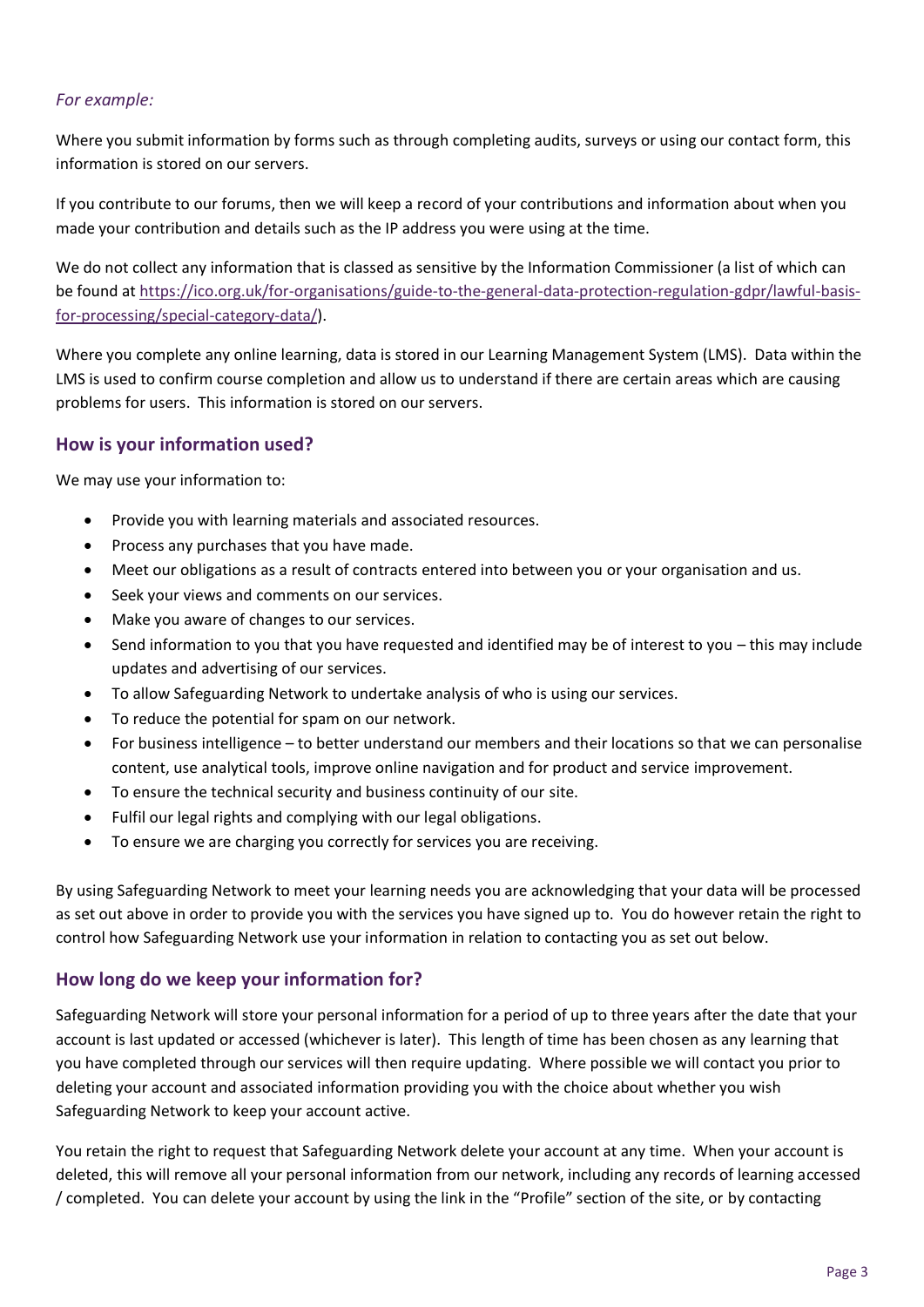Safeguarding Network through the contact form on our website [\(https://safeguarding.network/contact\)](https://safeguarding.network/contact) or by writing to us at Safeguarding Network, Chimmels, Dartington Hall, Totnes, Devon, TQ9 6EQ.

## **Your Rights**

Safeguarding Network is a data controller, however you have a number of rights in relation to the information that we hold about you which are summarised below. You can exercise your rights by contacting us via the contact details above. You may also wish to contact your employer for information they hold as a data controller:

- You can choose if you want Safeguarding Network to make contact with you these choices can be recorded by using the relevant boxes on the form through which we collect your information.
- We will not contact you for marketing purposes without your prior consent. You can change your preferences at any time either through your online account (if you are a registered user of our website) or by contacting us using the methods above.
- The right to be informed about our use of your data. This is met by this Policy.
- The right to access information we hold about you and to obtain information about how we process it (commonly known as a "data subject access request"). This enables you to receive a copy of the personal data we hold about you and to check that we are lawfully processing it. Please note that we may ask you to specify what you wish to see in order to focus our search, and we may have to verify your identity/authority.
- In some circumstances, the right to withdraw your consent to our processing of your information, which you can do at any time. If you withdraw your consent, we may not be able to provide certain products or services to you. We will advise you if this is the case at the time you withdraw your consent.
- The right to request that we rectify your information if it's inaccurate or incomplete though we may need to verify the accuracy of the new data you provide to us. At any time you can review, delete or change the information you submitted during registration by visiting the "Your Profile" section once logged in. You should update your information if it changes.
- The right to object to, and to request that we restrict, our processing of your information in some circumstances for example where we are relying on our legitimate interests or using it for direct marketing. There may be situations where you object to, or ask us to restrict, our processing of your information but we're entitled to continue processing it and/or to refuse your request.
- Individuals have a right to complain to the UK Information Commissioner's Office by visiting [www.ico.org.uk](http://www.ico.org.uk/) or to the data protection regulator in the country where they live or work.

### **Keeping your information up to date**

The accuracy of the information that we hold about you is important to us. You can therefore check this information at any time through your online account (if you are a registered user of our website) or by contacting us using the methods above.

You have a right to ask for a copy of the information Safeguarding Network hold about you, and this can be done using the contact details above.

### **Who has access to your information?**

The staff at Safeguarding Network have access to your data and use this in the ways set out in this document.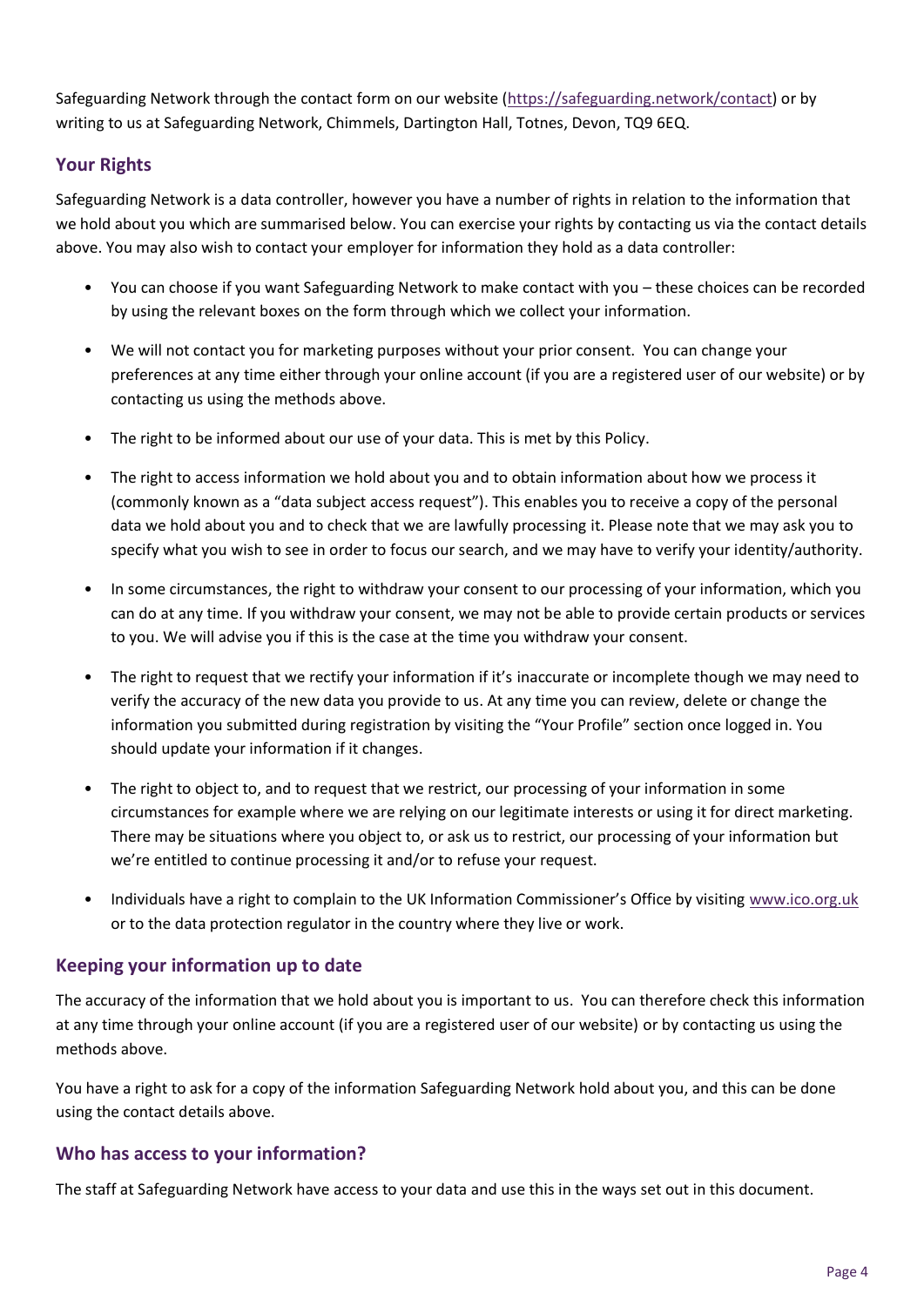We will not sell or rent your information to third parties and will not share your information with third parties for marketing purposes. There are some occasions where your information may be passed to others outside of Safeguarding Network and we will ensure that this is only done for specific reasons.

**Your employing agency / professional body:** Where the services that Safeguarding Network provide to you are as a result of a contract between Safeguarding Network your employing agency (e.g., the school you work at) or professional body (e.g., local safeguarding children board) then we will share information with them so that they can evidence that their staff have completed the necessary training. The information is shared securely with subsequent storage and use of any information passed to that agency or professional body coming under their privacy policy. Questions relating to how they then use and store your information should be directed to them.

**Third Party Providers working on our behalf:** We may pass your information to our third-party service providers for the purposes of completing tasks and providing services to you on our behalf (for example give you the results of your eLearning). However, when we use third party providers we will only disclose personal information that is necessary to deliver the service. Where we use third party providers, we will have contracts in place with third party providers that require them to keep your information securely, not use it for any other purpose than the agreed task and to destroy the relevant records once the task is complete.

**Gravatar:** Gravatar is a service that provides profile pictures linked with email addresses if you have an account with them, meaning that you can change all your associated profile pictures in one go. As a WordPress site a check is automatically completed of Gravatar using an anonymized string created from your email address (also called a hash) to see if you are using it. The Gravatar service privacy policy is available here: [https://automattic.com/privacy/.](https://automattic.com/privacy/) If posting on forums, your profile picture is visible to the public in the context of your post.

**Use of credit / debit cards on our website:** When making purchases through our website and paying by credit or debit card your payment will be processed by a third-party payment processor. These payment processors specialise in the online capture and processing of debit / credit card transactions. If you have any questions regarding this, please contact us.

We may be required by law to disclose your personal information, for example through a court order or for the purposes of prevention of fraud or other crime.

If Safeguarding Network were to sell some or all our business to a third party, then we may transfer your personal information to that third party. We will however take steps to ensure that your privacy rights continue to be protected.

### **Protection of children**

We will do everything to ensure that the welfare of any children using our site is protected. If you are a child, please get a parent or guardian's permission before you provide us with information.

### **Keeping your information safe**

When you provide us with personal information, we will take steps to ensure that it is kept safe. Communications between your computer and our website are protected using Secure Socket Layer encryption and you can confirm this through the padlock icon appearing in your browser.

We will make every attempt to ensure that information transmitted to us through our website remains safe, however we cannot guarantee that anything is 100% secure. As a result, you provide information to us at your own risk. Where you have created an online account with us you will have a password associated with this. This password will enable you to access your personal information when used with your logon details and you are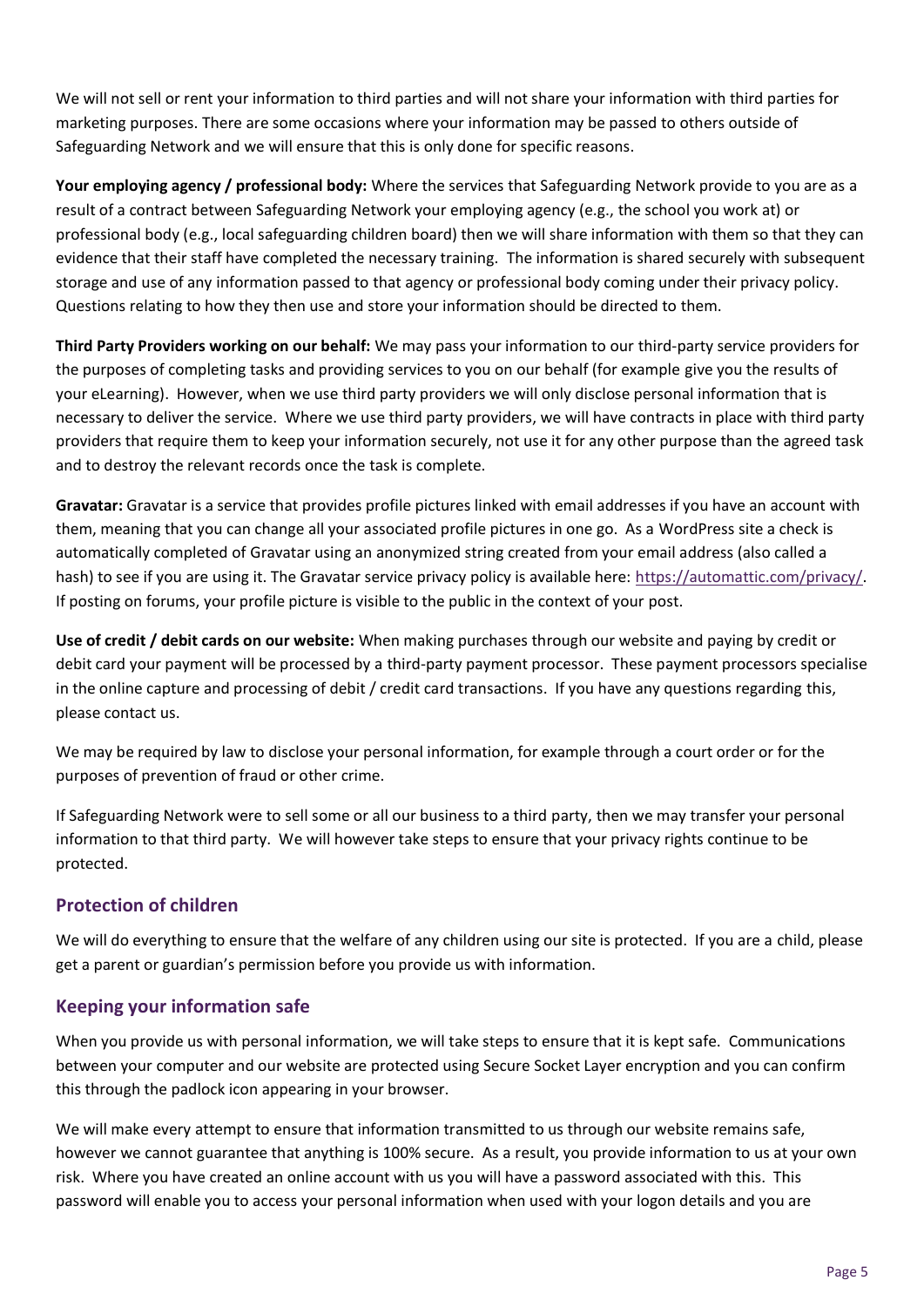responsible for keeping this password confidential. You should not allow others to access your account, for example by sharing your login details with a colleague.

## **Use of Zoom, Microsoft Teams and other video calling platforms**

When booking on our training courses, webinars and forums, you will be notified if the session will be recorded, this is for other participants who unfortunately cannot join the sessions. You may wish to switch your camera off if you are not comfortable with being recorded, however it is recommended to switch it on for any group chats within our training sessions (break out rooms are not recorded).

All recordings for our training sessions are only accessible to Safeguarding Network staff and other course participants. The recordings will be kept for 3 weeks after the course date finishes to allow participants to catch up if needed, after this time they will be removed from the course page.

Our Masterclass recordings are kept for 12 months and are accessed by participants only. Webinar recordings may be kept for longer than 12 months and can be accessed by any website visitors.

### **Use of cookies**

Like many websites, the Safeguarding Network website uses cookies. Cookies are an industry standard and are used by most websites. They are small packages of information sent from a website to your computer and stored on your hard drive to allow the website to recognise you when you visit.

If you have an account and you log in to this site, we will set a temporary cookie to determine if your browser accepts cookies. This cookie contains no personal data and is discarded when you close your browser.

When you log in, we will also set up several cookies to save your login information and your screen display choices. Login cookies last for two days, and screen options cookies last for a year. If you select "Remember Me", your login will persist for two weeks. If you log out of your account, the login cookies will be removed.

You can switch off cookies through the settings on your browser; however, this may result in a loss of functionality when using our website.

Our website uses Google Analytics, a service that sends website traffic data to Google servers in the United States. Google Analytics does not identify individuals or associate your information with any other information held by Google. Analytics data helps us to understand what people are focusing on and how they are coming to and using our site to make sure that we are meeting your needs. If you choose you can opt out of Analytics by going to <https://tools.google.com/dlpage/gaoptout?hl=en> and following the instructions on that page.

### **Links to other websites**

Our website may provide links to websites provided by other organisations. This privacy notice only applies to Safeguarding Network and so if providing information to another website you should read their privacy notice before doing so. We cannot be responsible for the privacy policies and practices of other sites, even if you have accessed them through our website.

If you linked to our website from a third party, we cannot be responsible for their privacy policies and practices and recommend that you check the policies of those sites.